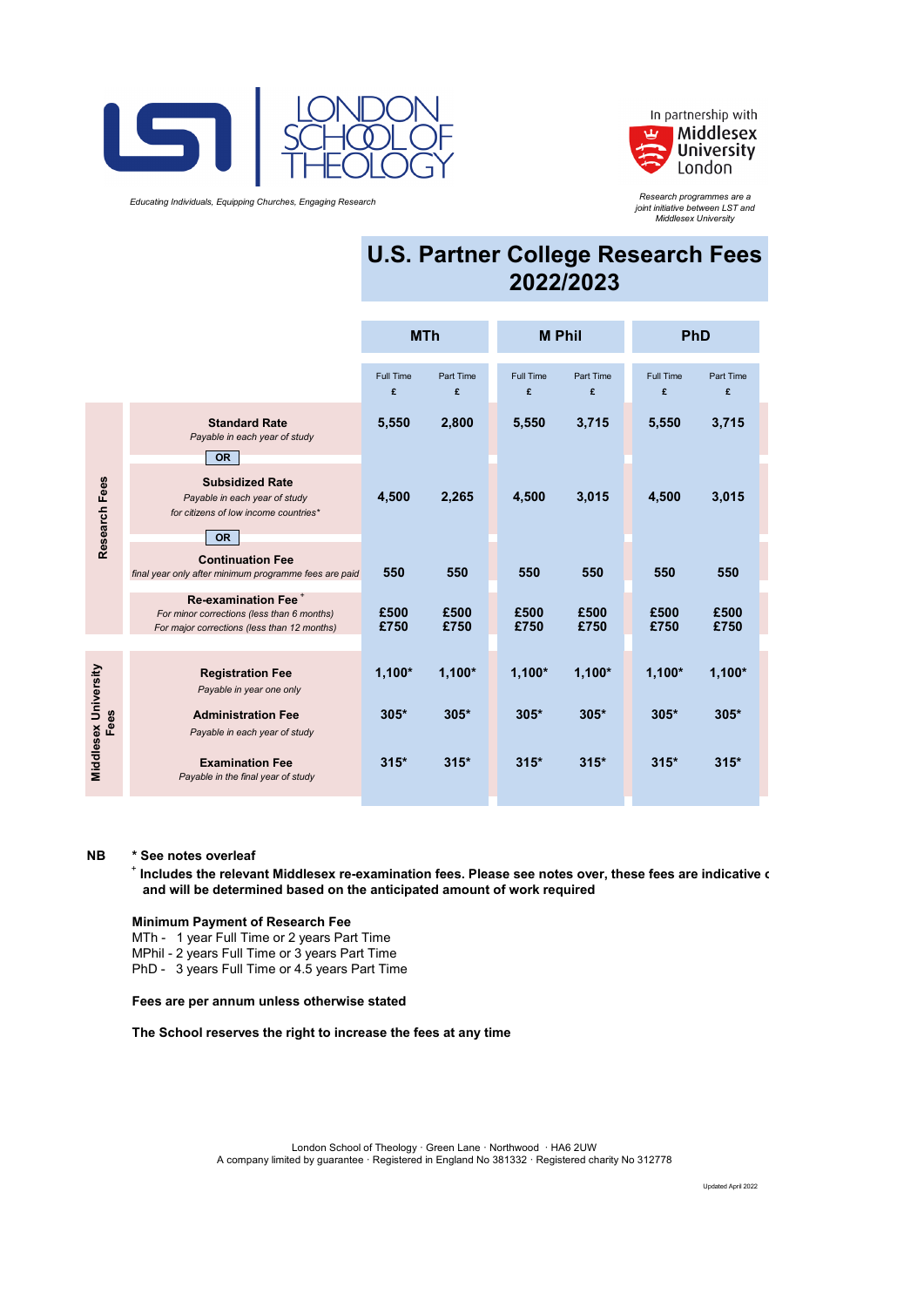# **Notes on Fees and charges**

# **1. Programme Fee**

- a. Students registering in October will be invoiced for the full year fees annually. Students registering in February will be invoiced in February on a pro-rata basis in the first academic year. Students will then be invoiced for the next full year in October and annually thereafter.
- b. Students who commence study on a given rate, standard or subsidized (see below), will be charged at that rate for the duration of their programme.
- c. All fees are subject to annual increases.

# **2. Subsidized Programme Fee Rate**

- a. A reduced programme fee rate applies to students of the UK, other EU countries and to students carrying a passport of countries with a middle-lower Gross National Income (GNI) according to the World Bank.
- b. For students commencing in 2022-2023 the subsidized programme fee applies to countries with a GNI of less than \$4,095 in July 2021. On request the School accounts department [\(accounts@lst.ac.uk\)](mailto:accounts@lst.ac.uk) can provide a list of these countries.
- c. Students from countries for which the standard rate is applicable, who then become UK citizens during their course will be charged at the subsidized rate from the start of the next academic year after becoming UK citizens. For the purposes of deciding subsidised rates the marker used by the school to determine citizenship status is the country issuing the passport held by the student.

# **3. Suspension of Registration**

- a. For full-time and part-time MTh students the length of suspension may not exceed 3 months at a time.
- b. For MTh students the overall maxima periods of suspension are 6 months for full-time students and 8 months for part-time students.
- c. For full-time and part-time MPhil/PhD students registration may be suspended normally for not more than 12 months at a time.
- d. For full-time and part-time MPhil/PhD students the overall total period of suspension is 24 months.
- e. Students do not pay fees for the duration of a suspension of registration.<br>
f. Any prepaid fees will be carried forward for the period of resumption of
- Any prepaid fees will be carried forward for the period of resumption of registration.
- g. An administration fee of  $£100$  is charged for applying for a suspension of registration.<br>b. Students with unauthorised outstanding fees for more than 30 days will have their reg
- Students with unauthorised outstanding fees for more than 30 days will have their registration and supervision suspended until the debt and administration fee of  $£100$  are cleared.
- i. A student's period of registration in a programme is extended by the same length as the period of suspension of registration.
- j. Applications for exceptions to these regulations, including documented extenuating circumstances, will be considered by the Executive Team, taking advice from the Director of Research.

# **4. Research Continuation Policy and Fees**

Full fees are payable for the standard registration period for the programme for which the students are registered. After this time, continuation fees apply to students needing very limited or no supervision during the period of writing up their thesis.

- a. For full-time students continuation can be taken in six-months blocks and students are entitled to up to two blocks over their period of registration.
- b. For part-time students continuation can be taken in six-months blocks and students are entitled to up to four blocks over their period of registration.
- c. Full-time students may not switch to part time in order to increase their continuation period.
- d. Students are charged a flat rate continuation fee of £275 for each six-months block or any part thereof.
- e. After the continuation period fees revert to the full rate.
- f. Applications for exceptions to these regulations, including documented extenuating circumstances, will be considered by the Executive Team, taking advice from the Director of Research.